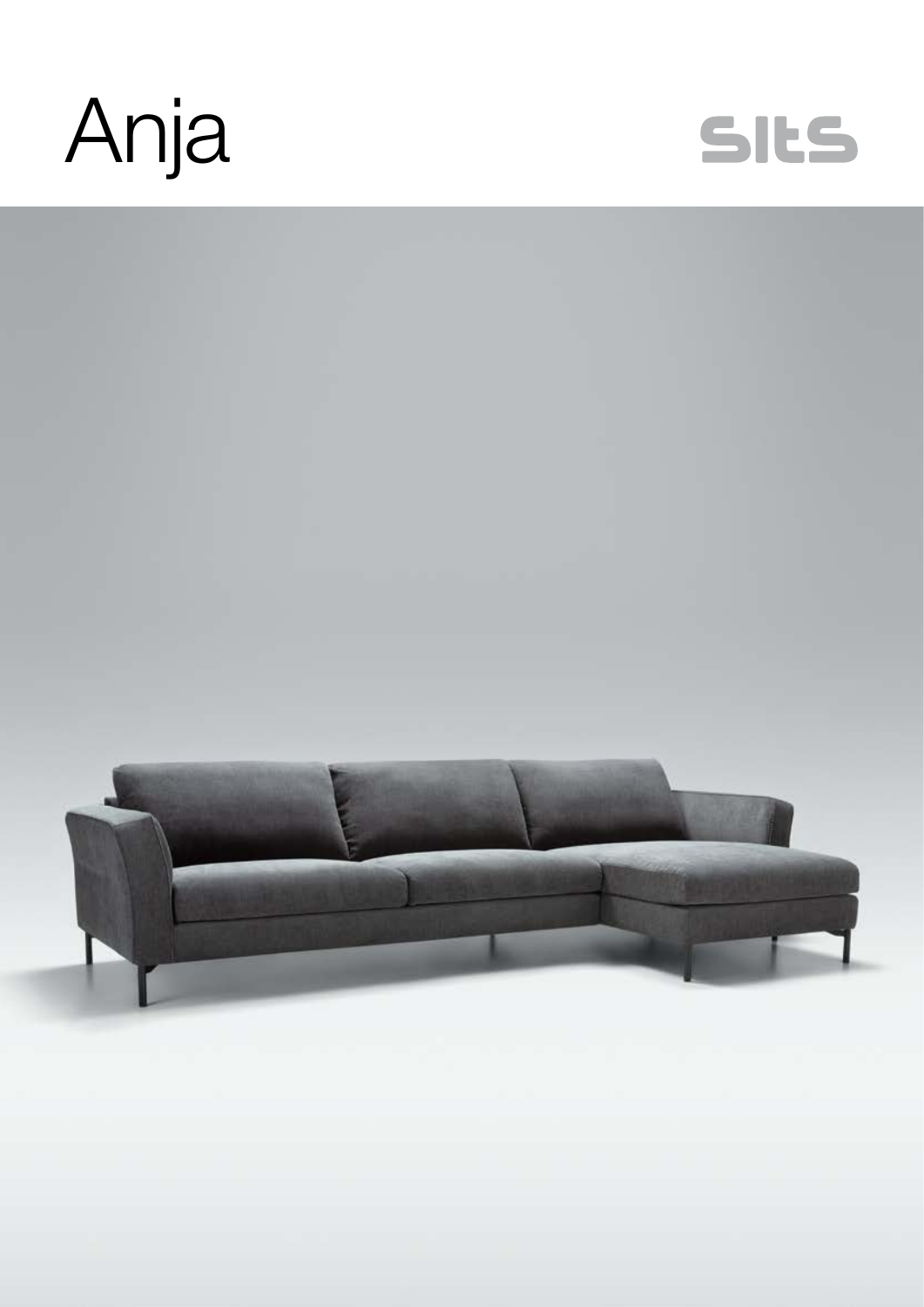

#### Model available until 31st December 2022

All drawings shown height with leg no. 145A H-15.







armchair wide

 $102 - 126$ 





3 seater





set 1 right / or left 2 seater left / or right + chaiselongue right / or left



set 3 right / or left 2 seater left / or right + divan right / or left



3XL seater (divided, two cushions) 3XL seater (divided, three cushions)

 $70 - 90$ 

footstool 90x70



set 2 right / or left 3 seater left / or right + chaiselongue wide right / or left



set 4 right / or left 3 seater left / or right + divan right / or left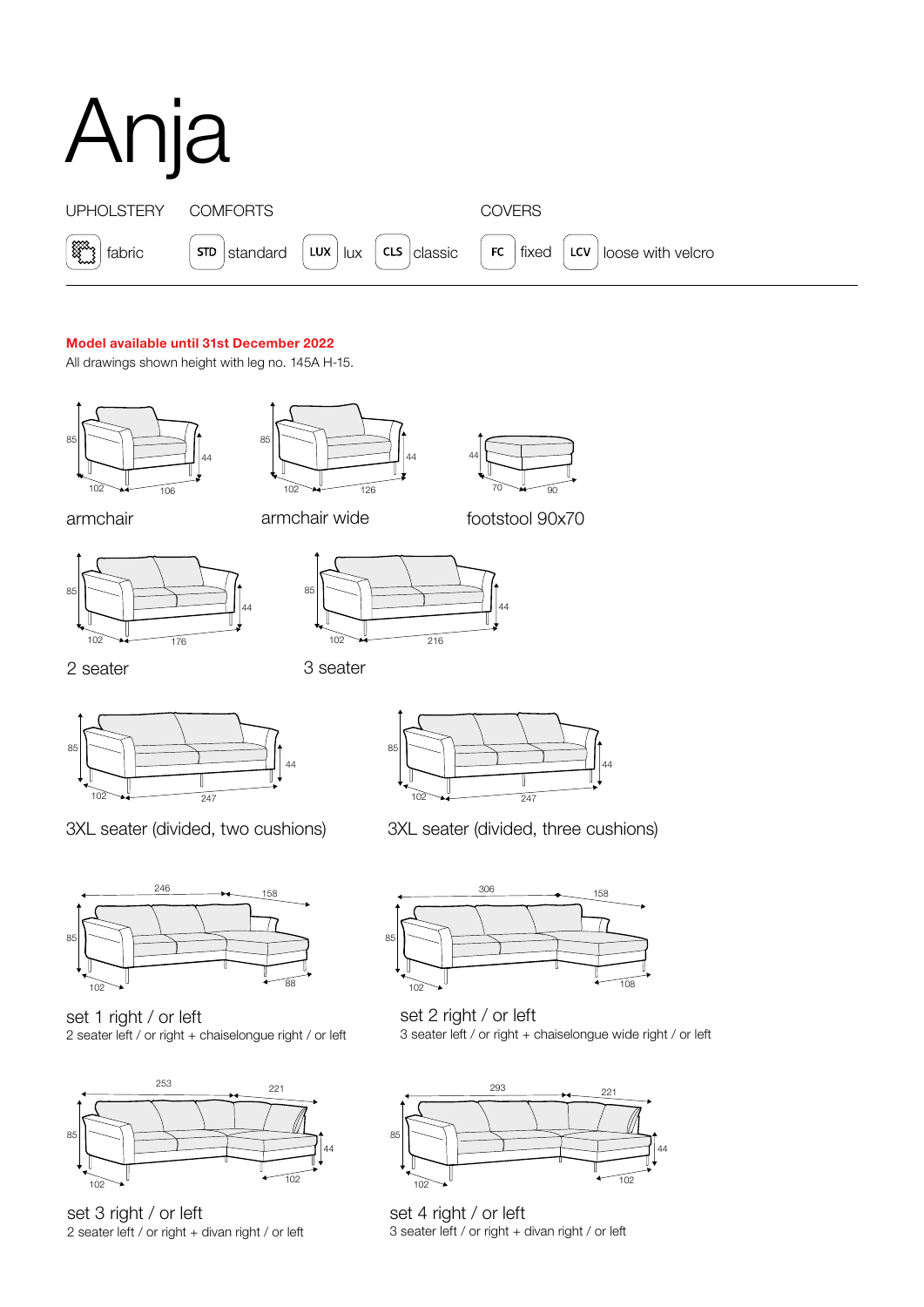





set 6 divan left  $+ 2$  seater without armrests  $+$  divan right



set 7 right / or left

chaiselongue left / or right + 2 seater without armrests + divan right / or left



set 9 right / or left

2 seater left / or right + corner 90° no. 2 + 3 seater right / or left



set 13 armchair left + corner 30° + armchair right

## modular system



set 14 armchair wide left + corner 30° + armchair wide right





set 8 right / or left 2 seater left / or right + corner 90° no. 1 + 3 seater right / or left



set 10 left / or right chaiselongue left / or right + 2 seater without armrests + corner 90° no. 1 + 2 seater right / or left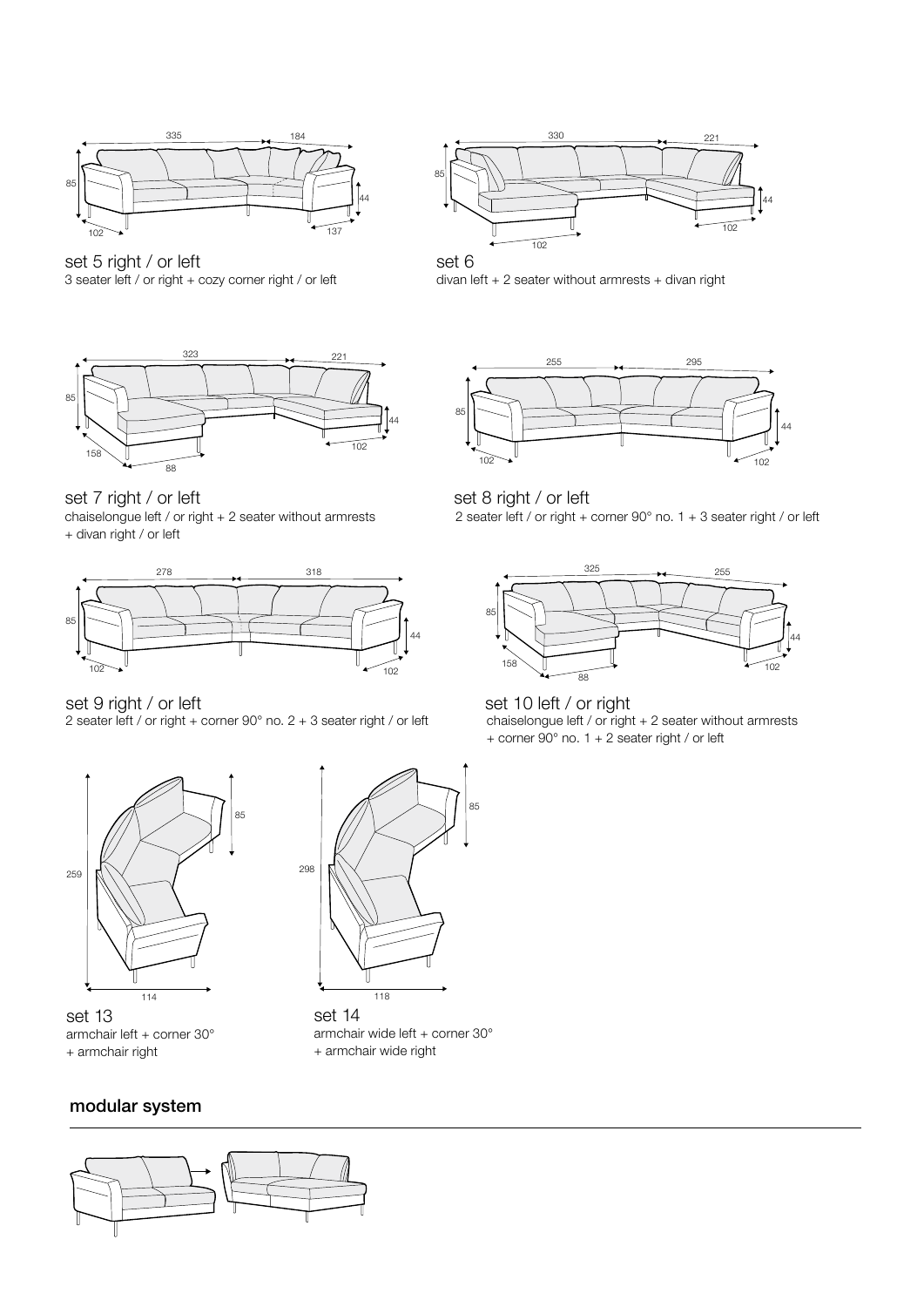## elements of the modular system



armchair left / or right armchair armchair armchair wide



2 seater left / or right



3 seater left / or right



armchair without armrests

 $120 - 120$ 

corner 90° no. 2



2 seater without armrests

left / or right



3 seater without armrests



corner 90° no. 1



chaiselongue right / or left



divan right / or left



99 44 99

corner 30°

 $\frac{1}{108}$ 

chaiselongue wide right / or left



cozy corner left / or right



armchair wide without armrests